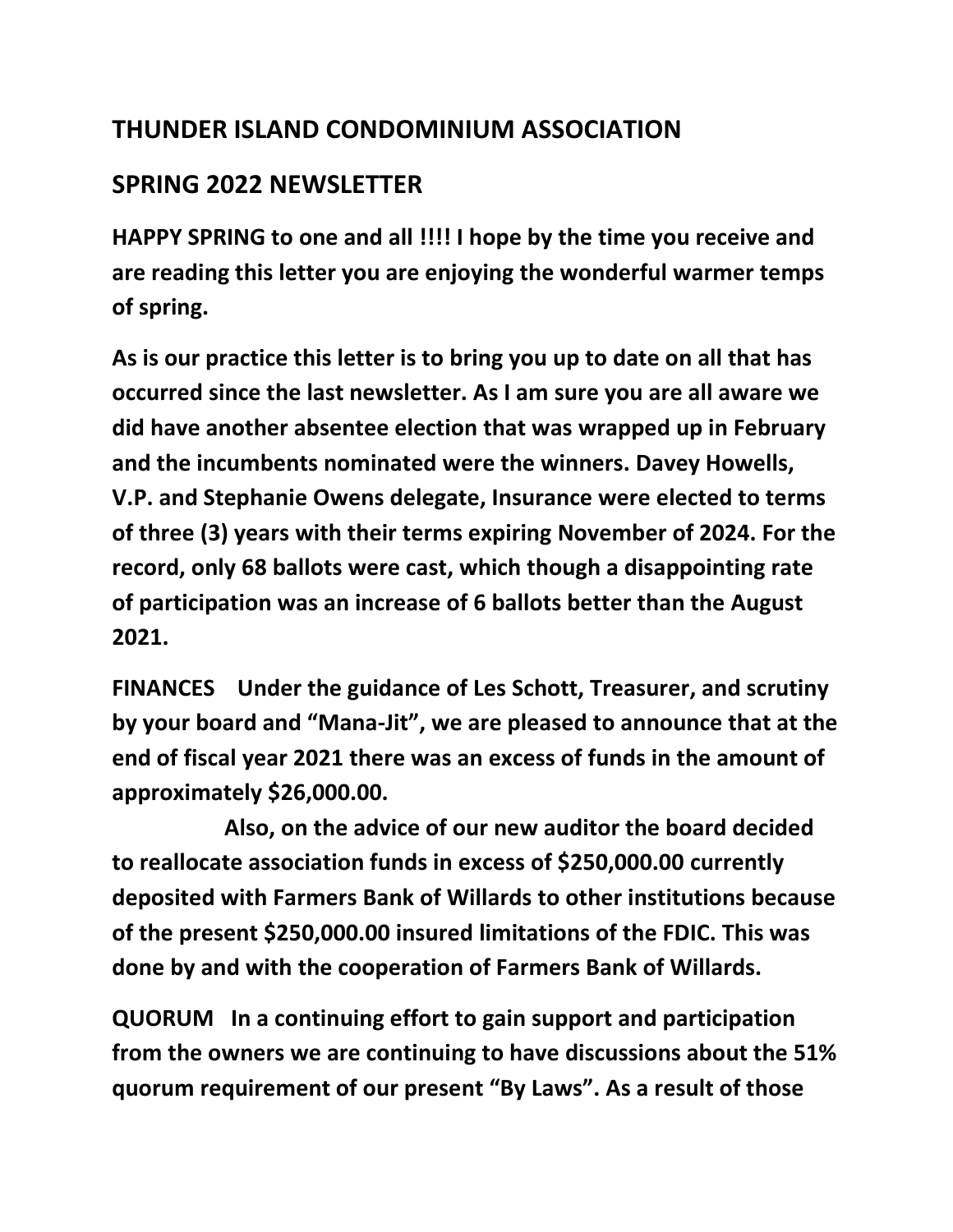**discussions Randy Coates, the association attorney has made a commitment to prepare language to change the quorum requirement to a lower percentage by early Summer. This language will be submitted to the owners to be voted on at the Annual November Owners Meeting.** 

**After submission of the language to the owners for review, voting will be solicited throughout the Summer until the scheduled November Meeting which is scheduled for November 5th, 2022. This is being done in order to satisfy the 2/3 requirement of our present "By Laws" to institute changes to the "By Laws". Watch your emails or U.S. Postal Service for further information along with the actual language and ballots. We will also be utilizing those wonderful volunteers who spoke up at our last meeting to make phone calls to owners to remind and encourage owners to vote and participate.** 

**SPRING MEETING Our informal Spring meeting is scheduled for April 30th at 9:00AM at the Convention Center. Watch your emails and U.S.P.S. for further info. Keep in mind that this has in the past been an informal meeting to inform you of any activities affecting the association for the coming season and to bring owners up to date with other items of interest. It is also a listening session for the board to hear from you as owners.**

**POOL OPERATIONS There will be a major change in the pool operations this season. Due to an anticipated shortage of life guards and pool personnel in general there will only be a life guard on duty during the hours of Noon thru 4:00PM. The pool will still be open from 10:00 AM till 7:00 PM daily. During those hours when there will be no life guard swimmers will be swimming at their own risk and as usual any youth younger than 15 years of age must be accompanied**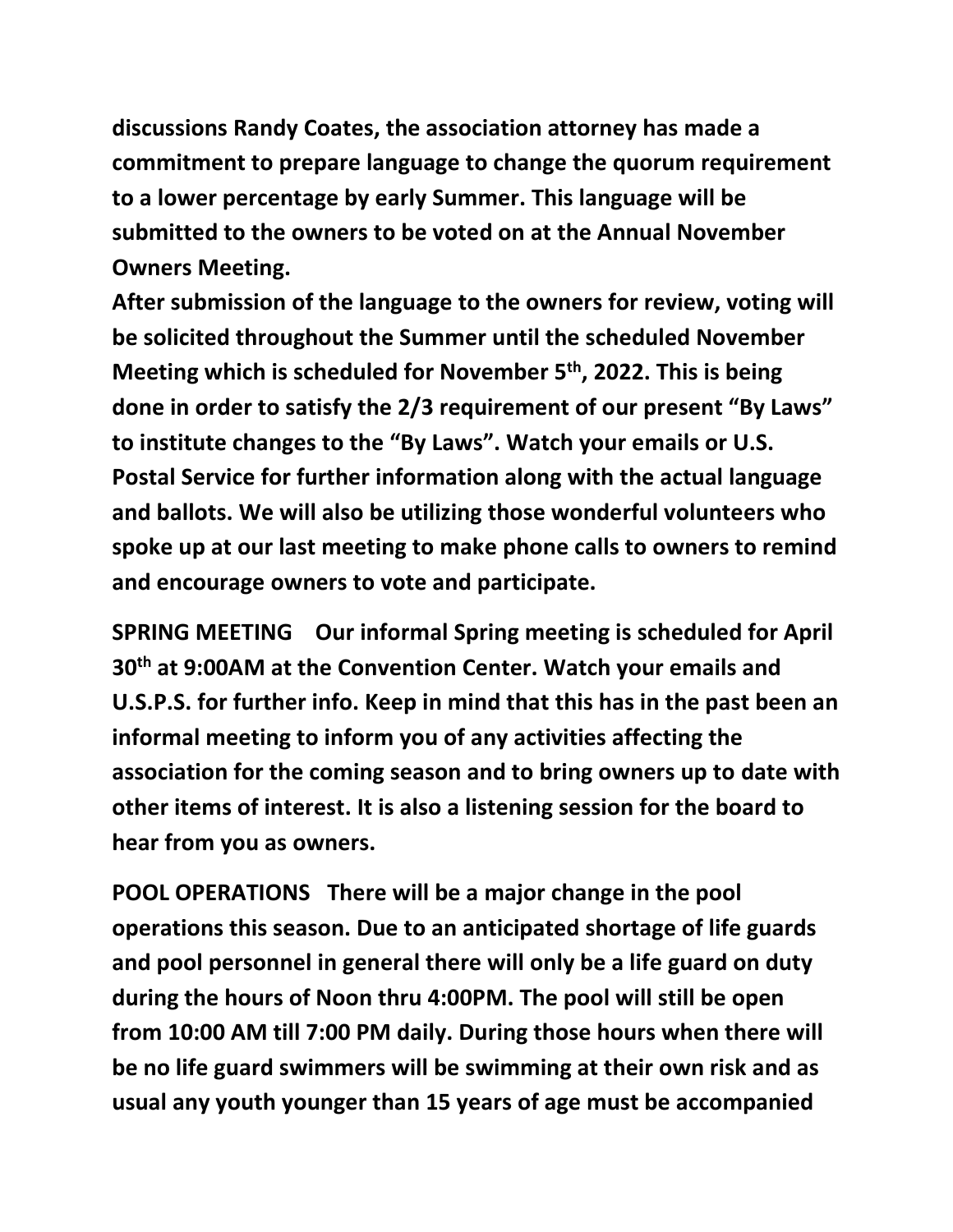**by an adult. We apologize for any inconvenience this may cause but, this action was necessary due to the anticipated shortage of personnel caused initially by the pandemic and it's after affects. Also, it is felt that the current war activity in Europe will have a further impact on foreign students entering the U.S. Signs explaining the changes will be posted at the pool.**

 **It should also be noted that board member Jeff Wallings has volunteered to oversee the pool this year. A major thank you to Jeff is hereby noted.**

**RENTERS Of late we have been having some problems with those owners who rent their condos throughout the year. Please keep in mind that you are responsible to make your renters aware of the rules of Thunder Island whether it has to do with parking passes, boats, docks and trailer parking or even the fact that renters are not allowed to bring pets to Thunder Island. If you as an owner use a realtor or any of the new concepts such as VRBO or Airbnb you must inform the person or entity renting your condo of our rules. Owners will also need to provide parking passes to the renters through your agencies.**

**ROOFING Plans are still on track to replace the roof on all buildings in 2024 as called for in the most recent "Reserve Study". The immediate plan is to go out for bids with our own designed bid package in the Spring of 2024 for installation to occur during the Fall/ Winter of 2024. As we near our target date you will be given more details of what to anticipate and be prepared for**

**"C" BUILDING EROSION Tentative plans are underway to correct an erosion problem under the "C" building similar to what was corrected**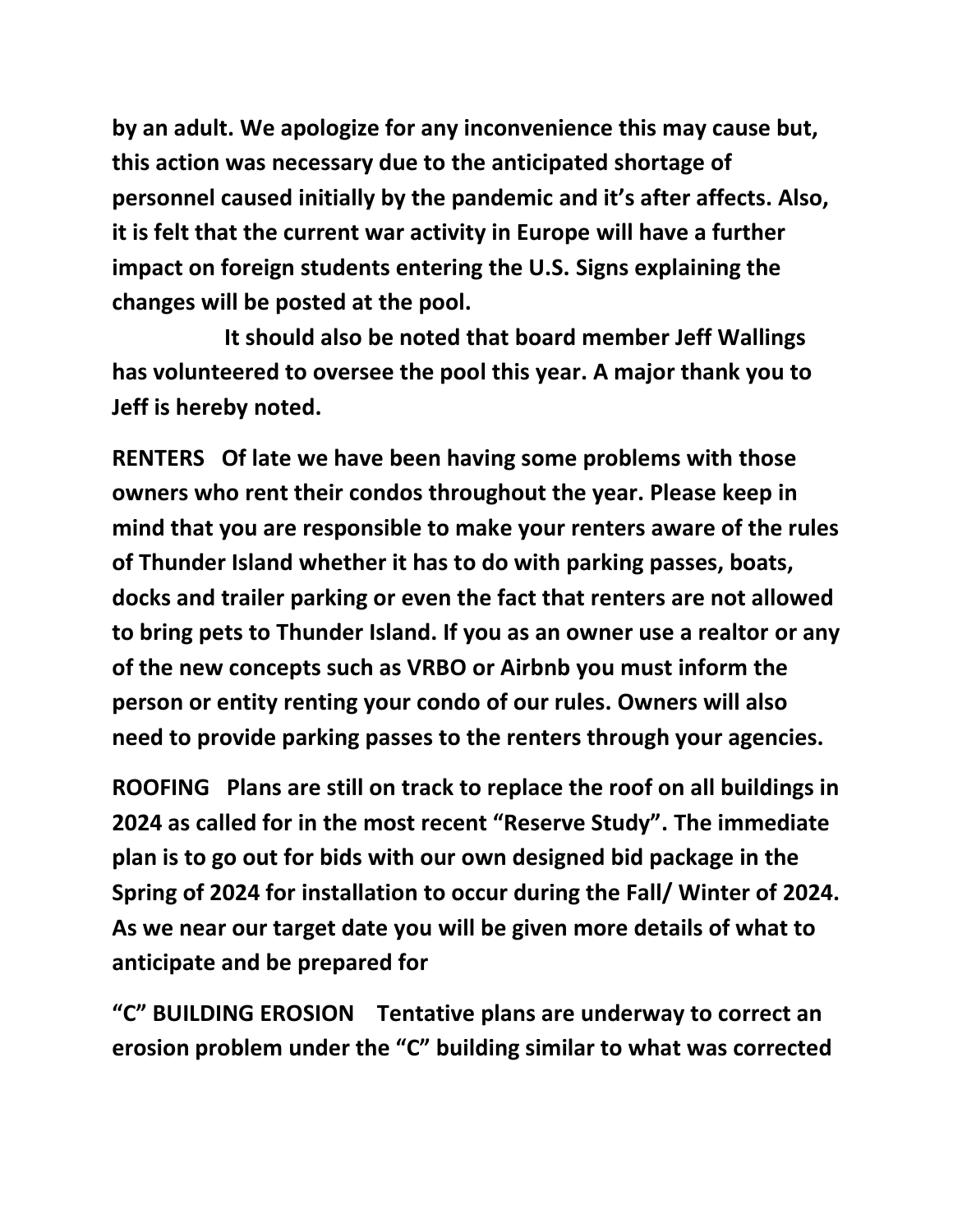**under the "D" building three (3) years ago. Bids are being reviewed with actual work anticipated to occur Fall/Winter of this year.**

**DOGS As mentioned in the previous Winter Newsletter of 2022 we are reinstituting the rules governing dogs at Thunder Island. Simply stated only owners may have dogs at Thunder Island and in order to do so all dogs must be registered with the association. The necessary paper work is on the association web page. Peggy Slater, Gina Wiseman and Debbie Murphy have volunteered to oversee this massive project and you are encouraged to contact them with any questions you may have at [mmess10@comcast.net.](mailto:mmess10@comcast.net) You have probably already received an email or notice informing you of the particulars of the process.**

**SMOKING A new survey and voting concerning smoking on the campus will occur this August. Keep in mind that owners who rent can designate their condos as "No Smoking" venues.**

**KAYAKS AND PADDLE BOARDS We are still in the process of firming up a cost for the construction of a storage rack for the storage of kayaks and paddle boards. When erected the storage rack will be located of the South side of the "A" building among the pine trees. We are also entertaining the possibility of a launching facility, if finances permit.**

**BOATING, PIERS AND DOCKS As I am sure you all know the fees for docking of boats and the storage of trailers for renters has increased to \$100.00 each for the boat and trailer per week of stay. The cost of \$50.00 will be charged for jet skis or PWC's and trailers per week of stay. Please see the association web page for details for registering boats or jet skis and contact our "Dock Master" Russ Long or Ken Earle**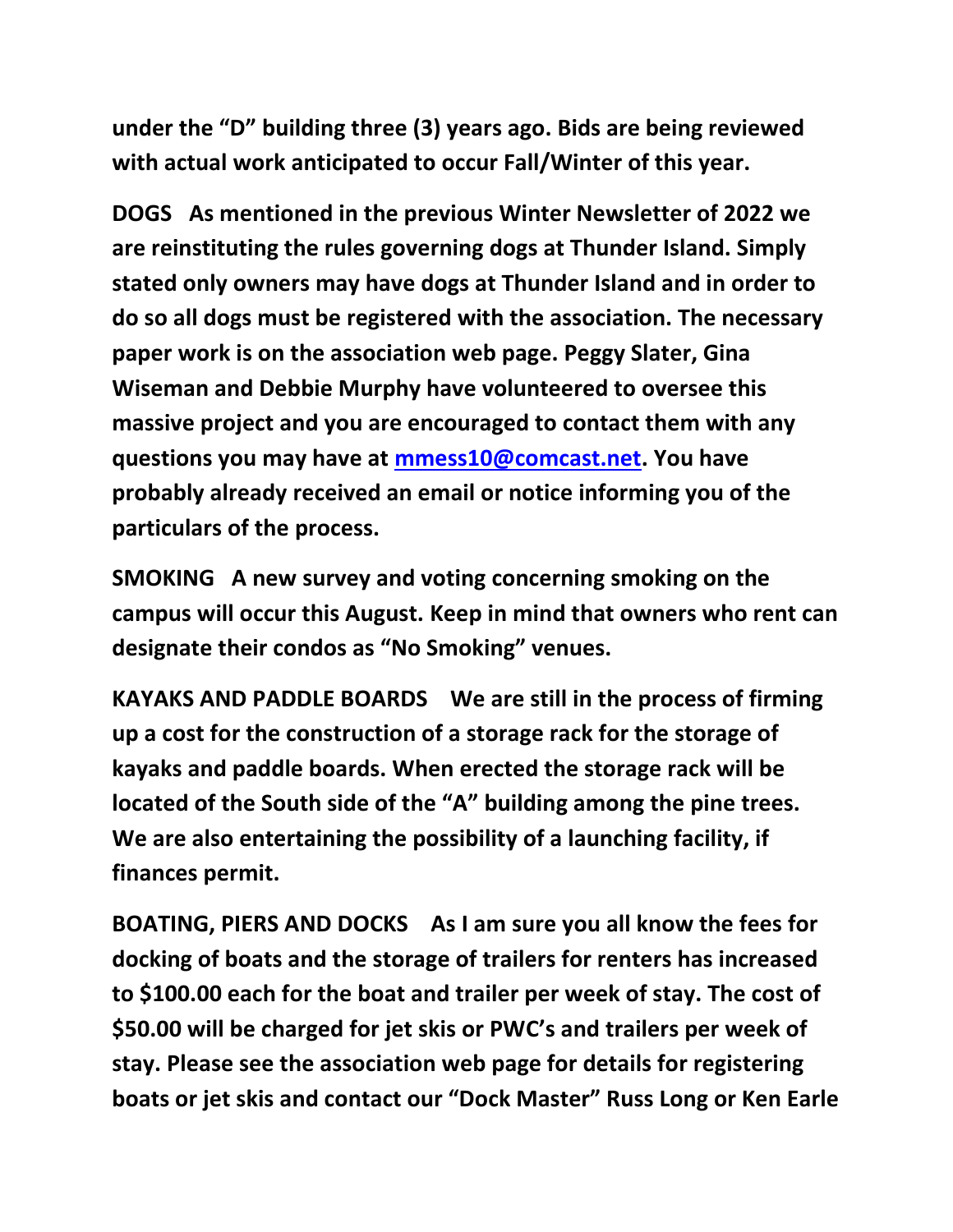**at [thunderislandhoa@gmail.com](mailto:thunderislandhoa@gmail.com) . Also, if you wish to volunteer to help out in any way with boating here at Thunder Island I am sure that Russ and Ken would be more than happy to welcome you aboard.**

**LANDSCAPING The landscaping improvements to our property are a continuing process under the guidance of our landscaping committee headed by board member Jim Slater. It is hoped that you can see the improvement to our beautification effort and if you have any comments or interest in helping please contact Jim Slater at [east610@comcast.net](mailto:east610@comcast.net) .**

**EXTERMINATORS I am sure you are all aware of the issue that evolved with a roach infestation in the "C" building. Due to the extent of the infestation the association decided to handle and manage the infestation along with the help of "Mana-Jit" and "Taylor, Termite and Pest Control". We would just like to remind everyone that the prevention of bugs and insects is the responsibility of each condo owner. We strongly recommend that owners have a contract with an exterminator. "Taylor, Termite and Pest Control" is under contract to treat our complex on the exterior of all buildings, However, there are certain species of bugs and insects that are borne through humans such as roaches and bed bugs. If you have any questions please feel free to contact "Mana-Jit".**

**ARC COMMITTEE The Arc Committee is under the guidance of our resident architect Andy Balto and he is in the process of preparing the specification for our 2024 roof replacement.** 

**There is now on the association web page a specification page for anyone wishing to install new sliders on their porches. This new description and specification reflects the latest requirements of the**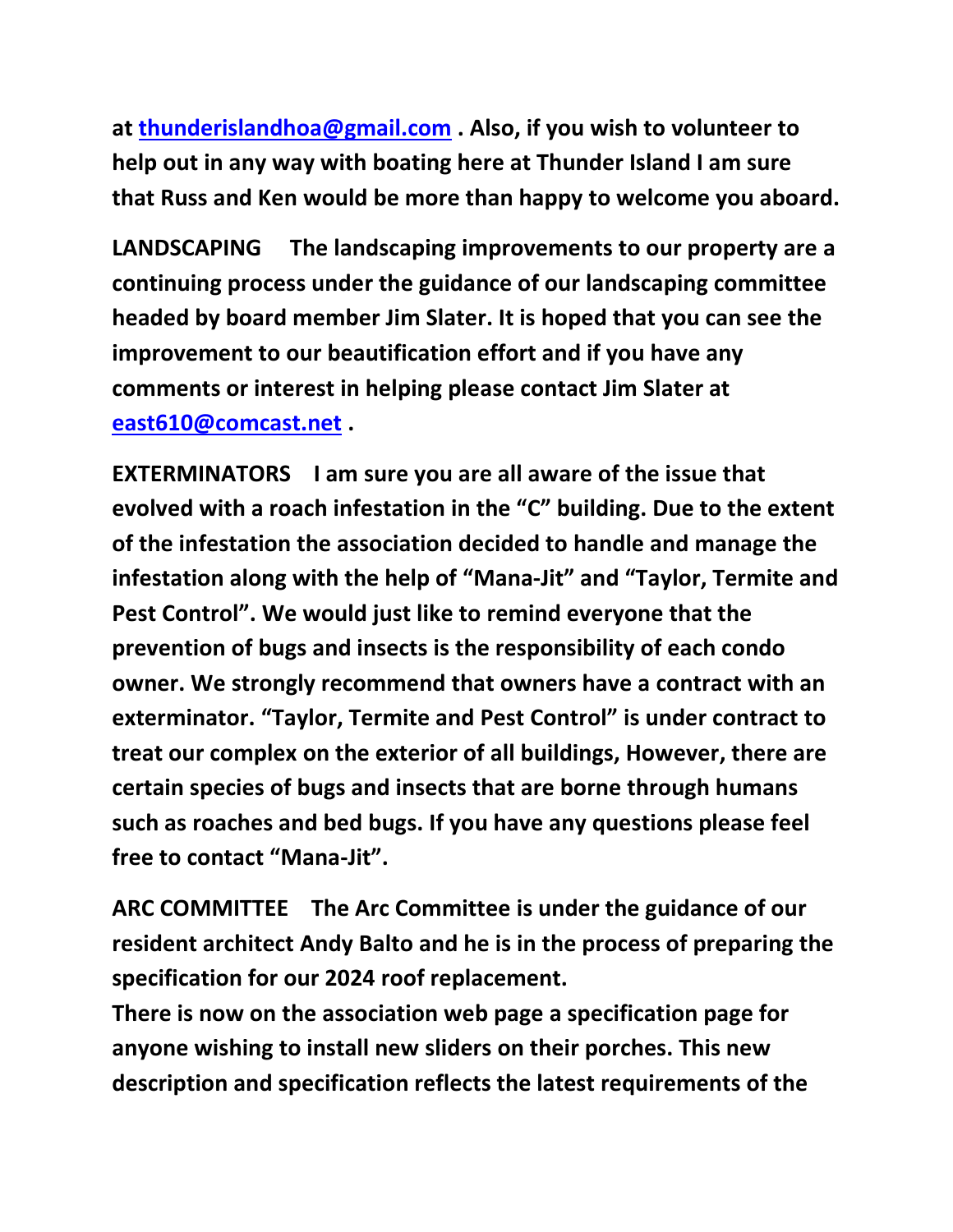**City of Ocean City. Also, as a reminder you are required to submit forms to the ARC Committee for any improvements made to your condo and if done by a contractor they must be licensed and insured in the state of Maryland.**

**HOLIDAY REAL ESTATE Holiday will be back with us in 2022 and as usual you can find them in unit # 108. Just as a reminder as a result of the negotiated terms of our lease agreement with Holiday the association benefits financially through any business such as rentals or sales that Holiday may be involved in.** 

**OFFICE # 108 The board of directors has been discussing the possibility of selling the office #108 because of the financial benefits and the reduction of the financial burden. If there is a sale there will be an additional need to provide bathroom facilities for the pool personnel as well as the security guards in the evening. Needless to say we are in the preliminary stages of exploring this idea. Further information will be shared as it is developed.**

**MANA-JIT There has been an improvement in communication between owners and our management company "Mana-Jit" at [www.mana-jit.com](http://www.mana-jit.com/) or (410) 289 1128. This facilitates better management of our property. It is hoped that Facebook will continue to be used as only a social communication tool between fellow owners, rather than an expectation that "Mana-Jit" or the board will see a Facebook communication and react. There is also at the end of this letter a list of all board members and their individual email addresses should an owner wish to contact a board member directly.** 

 **Water leaks continue to be an issue and you are reminded to report any signs of water leaks to "Mana-Jit"**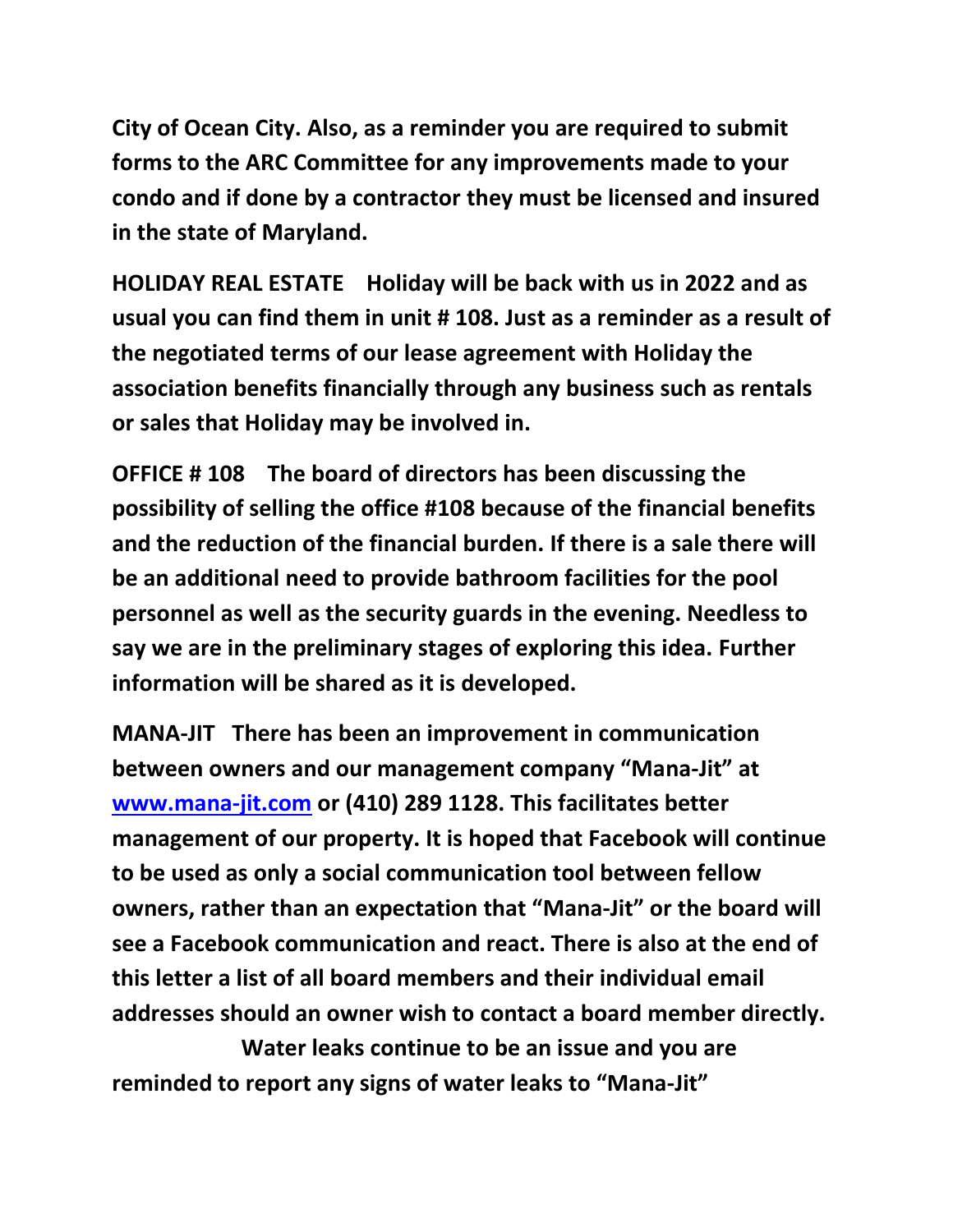**immediately so that they can initiate the necessary steps to identify the origin of the leak and notify the owner at the source. This will hopefully lessen the financial impact and repair cost.**

 **Some common sense steps to be taken are as follows:**

 **a) replace hot water heaters if 10 years or older**

 **b) replace toilet seals if they are original**

 **c) inspect dish washer supply and discharge lines**

 **d) use only metal clad water lines for washing machines**

 **e) washing machine discharge lines should be properly attached to the drain line**

 **f) the A/C condensation line should be cleaned annually by your HVAC contractor**

**INSURANCE As a reminder the association did not increase the deductible on the Master Insurance Policy and remains at \$5,000.00. We must maintain Condo Unit Owners Policies on our individual units. Please check to see if you have a minimum coverage of \$5,000.00 on your Dwelling and Loss Assessment coverage. This should cover you in the unlikely event an individual unit owner would be held accountable and liable for a claim and will incur the \$5,000.00 solely. If you use your condo as a rental, part time or full time, it is also advisable to have an endorsement on your policy for this rental activity on your part. Please check with your Insurance Company/Agent on this matter.**

**TRAILER PARKING As a general rule the parking of trailers on our lots is forbidden. But, if an owner wishes to park a trailer for a limited time such as during a condo remodel or movement of furniture the owner must first seek the approval of the Board of Directors.** 

 **In the past it has been the practice of the**